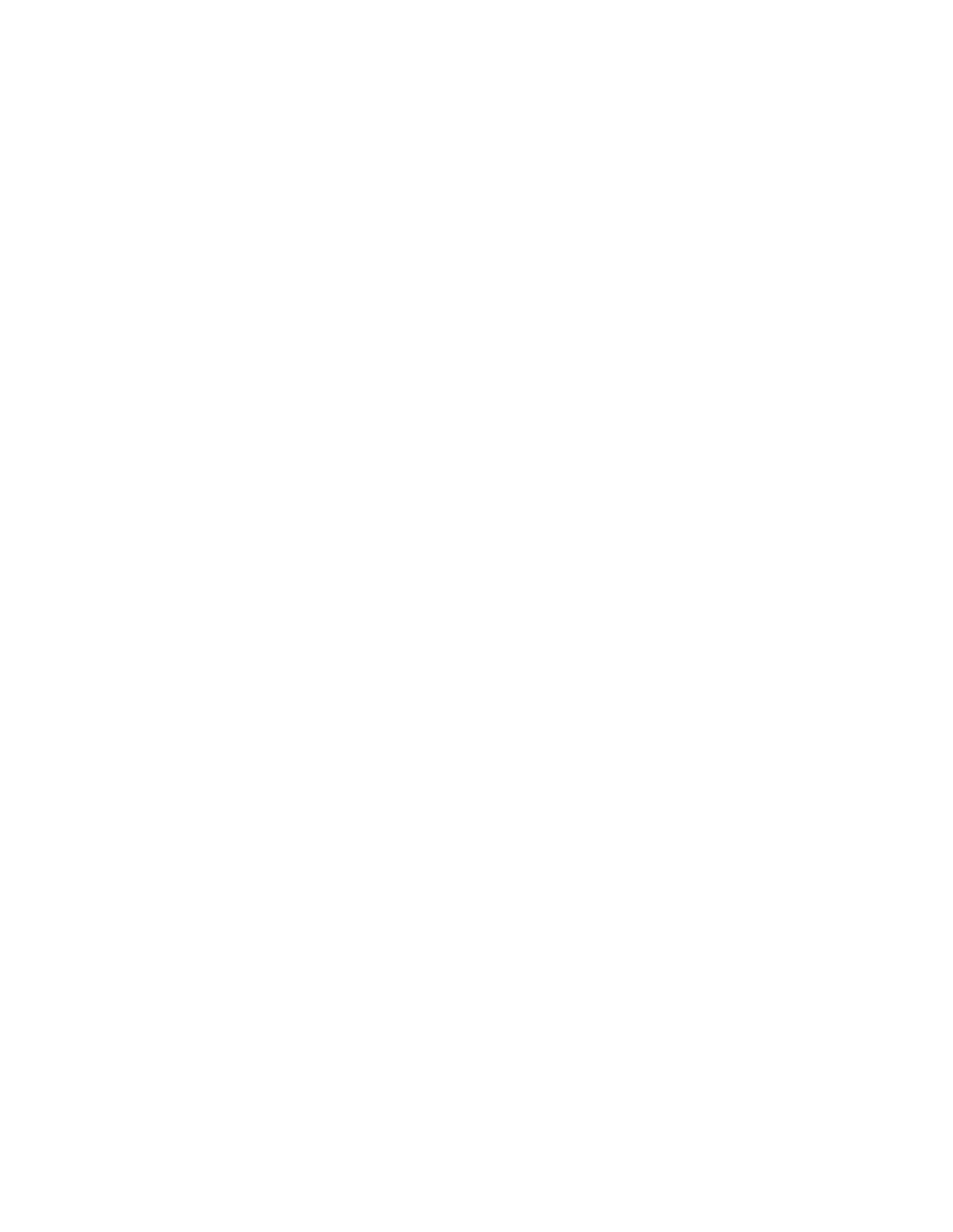### **In the case of Marković v. Serbia,**

The European Court of Human Rights (Third Section), sitting as a Committee composed of:

 Luis López Guerra, *President,*  Dmitry Dedov,

Branko Lubarda, *judges,*

and Fatoş Aracı, *Deputy Section Registrar,*

Having deliberated in private on 7 March 2017,

Delivers the following judgment, which was adopted on that date:

# PROCEDURE

1. The case originated in an application (no. 70661/14) against Serbia lodged with the Court under Article 34 of the Convention for the Protection of Human Rights and Fundamental Freedoms ("the Convention") by a Serbian and Austrian national, Mr Vukoman Marković ("the applicant"), on 13 October 2014.

2. The Serbian Government ("the Government") were initially represented by their former Agent, Ms V. Rodić, who was recently substituted by their current Agent, Ms N. Plavšić.

3. On 1 September 2015 the application was communicated to the Government.

4. The Government objected to the examination of the application by a Committee. After having considered the Government's objection, the Court rejects it.

# THE FACTS

### I. THE CIRCUMSTANCES OF THE CASE

5. The applicant was born in 1951 and lives in Waldegg, Austria.

6. On 28 September 1994 the applicant initiated civil proceedings requesting the division of a certain estate.

7. On 5 January 2009 the Ivanjica Municipal Court suspended the said proceedings until conclusion of another civil case.

8. It would appear that the said civil proceedings are still pending.

9. On 23 June 2011 the Constitutional Court found a breach of the applicant's right to a hearing within a reasonable time and ordered the speeding up of the impugned proceedings. The court, additionally, declared that the applicant was entitled to the non-pecuniary damages sought, in accordance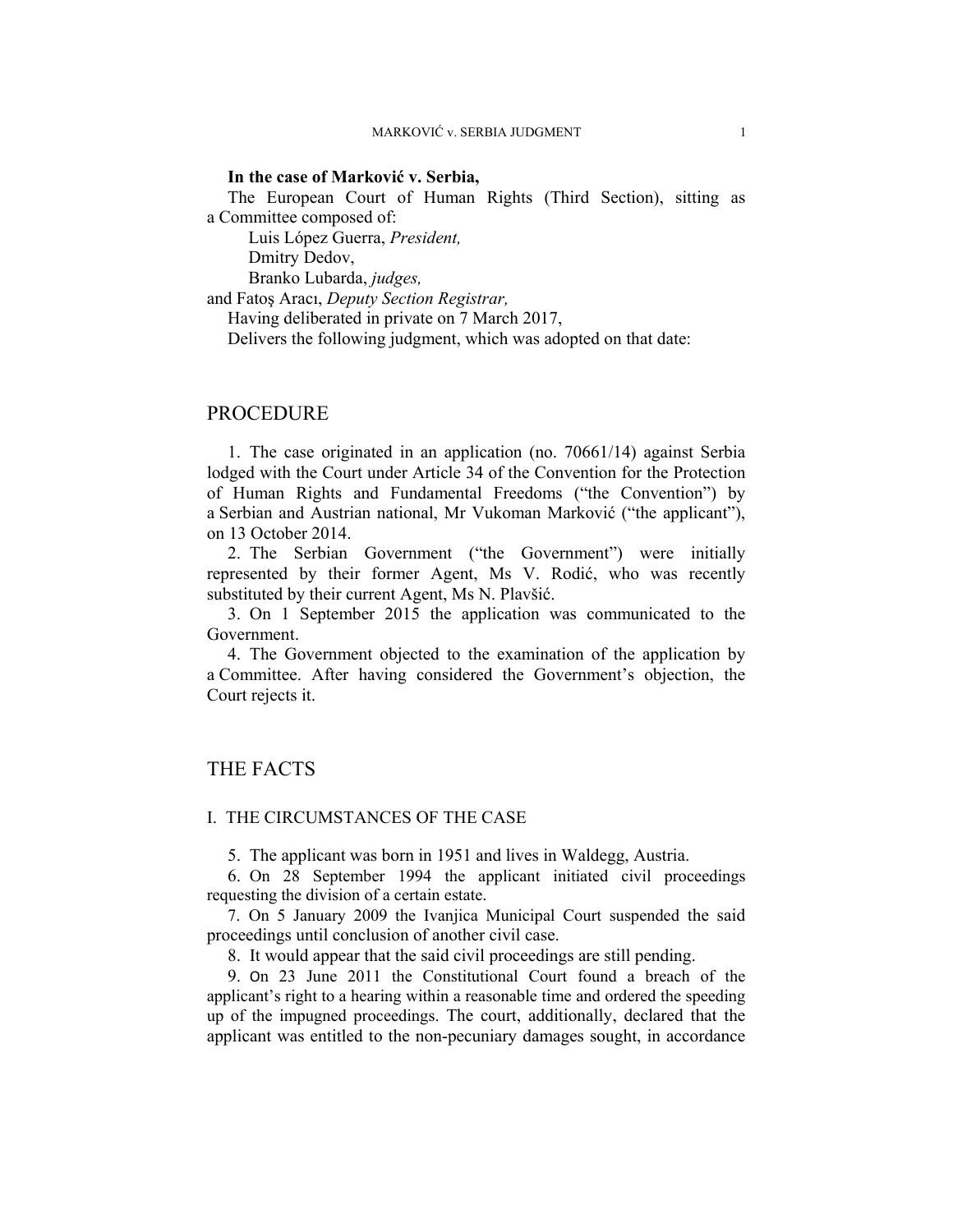with Article 90 of the Constitutional Court Act (see paragraph 13, Article 90, below).

10. It seems that, the applicant contacted the Commission for Compensation on 11 December 2011 and requested the payment of the compensation awarded, but apparently received no response.

## II. RELEVANT DOMESTIC LAW

# **A. The Constitution of the Republic of Serbia 2006 (***Ustav Republike Srbije***; published in the Official Gazette of the Republic of Serbia – OG RS – no. 98∕06)**

11. Article 32 § 1 provides, *inter alia*, that everyone shall have the right to a fair hearing before a tribunal in the determination of his rights and obligations.

12. Article 170 provides that a "constitutional appeal may be lodged against individual decisions or actions of State bodies or organisations exercising delegated public powers which violate or deny human or minority rights and freedoms guaranteed by the Constitution, if other legal remedies for their protection have already been exhausted or have not been prescribed."

# **B. The Constitutional Court Act (***Zakon o Ustavnom sudu***; published in OG RS no. 109∕07)**

13. The relevant provisions of this Act read as follows:

### **Article 7 § 1**

"The decisions of the Constitutional Court shall be final, enforceable and binding."

### **Article 82 §§ 1 and 2**

"A constitutional appeal may be lodged against an individual decision or an action of a State body or an organisation exercising delegated public powers which violates or denies human or minority rights and freedoms guaranteed by the Constitution, if other legal remedies have already been exhausted or have not been prescribed or where the right to their judicial protection has been excluded by law.

A constitutional appeal may be lodged even if all available remedies have not been exhausted in the event of a breach of an applicant's right to a trial within a reasonable time."

### **Article 83 § 1**

"A constitutional appeal may be lodged by any individual who believes that any of his or her human or minority rights or freedoms guaranteed by the Constitution has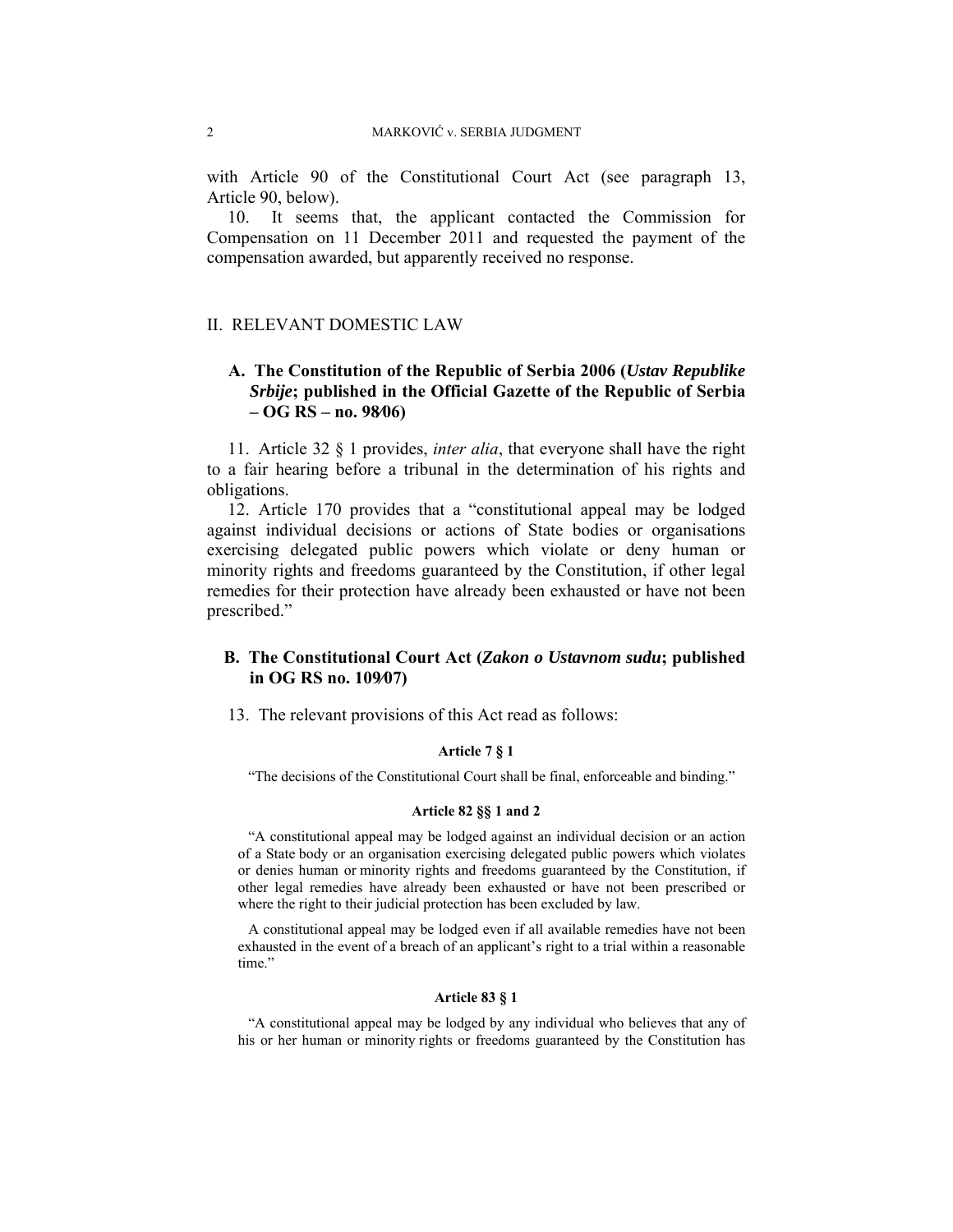been violated or denied by an individual decision or an action of a State body or an organisation exercising delegated public powers."

#### **Article 84 § 1**

"A constitutional appeal may be lodged within thirty days of receipt of the individual decision or the date of commission of the actions ... [in question] ..."

#### **Article 89 §§ 2 and 3**

"When the Constitutional Court finds that an ... individual decision or action has violated or denied a human or minority right or a freedom guaranteed by the Constitution, it shall annul the ... decision in question or ban the continuation of such action or order the implementation of other specific measures as well as the removal of all adverse consequences within a specified period of time.

The decision of the Constitutional Court accepting a constitutional appeal shall constitute a legal basis for requesting compensation or the removal of other adverse consequences before a competent body, in accordance with the law."

#### **Article 90**

"... [An applicant who has obtained a Constitutional Court decision in his or her favour] .., may lodge a compensation claim with the Commission for Compensation in order to reach an agreement in respect of the amount ... [of compensation to be awarded] ...

If the Commission for Compensation does not rule favourably in respect of a compensation claim or fails to issue a decision within thirty days from the date of its submission, the applicant may file a civil claim for damages before the competent court. If only partial agreement has been achieved, a civil claim may be filed in respect of the remainder of the amount sought.

The composition and operation of the Commission for Compensation shall be regulated by the Minister of Justice."

# THE LAW

## I. ALLEGED VIOLATION OF ARTICLE 6 § 1 OF THE CONVENTION

14. The applicant complained that the length of the civil proceedings in question had been incompatible with the "reasonable time" requirement. He relied on Article 6 § 1 of the Convention, which reads as follows:

### **Article 6 § 1**

"In the determination of his civil rights and obligations ..., everyone is entitled to a ... hearing within a reasonable time by a ... tribunal..."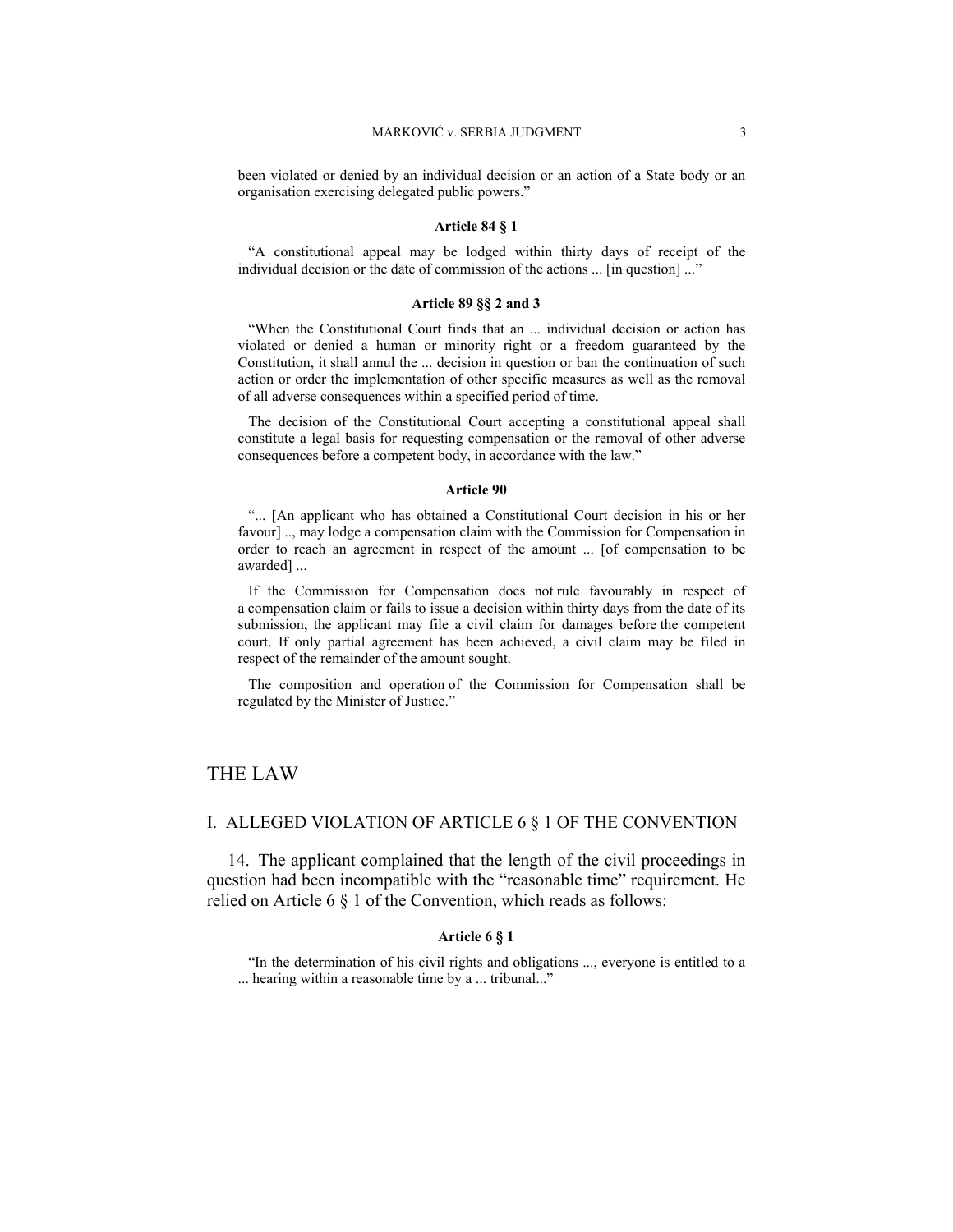### **A. Admissibility**

15. The Government noted that the applicant had obtained a decision of the Constitutional Court, which had found a violation of his right to a hearing within a reasonable time. However, since he did not bring a separate civil suit for damages, he cannot still claim to be a victim of the alleged violation. For the same reason the applicant must also be deemed as having failed to exhaust available domestic remedies. The Court considers that this objection falls to be examined under the applicant's victim status only (see*. mutatis mutandis*, *Vidaković v. Serbia* (dec.), no. 16231/07, 24 May 2011).

16. The Court recalls that an applicant's status as a "victim" within the meaning of Article 34 of the Convention depends on the fact whether the domestic authorities acknowledged, either expressly or in substance, the alleged infringement of the Convention and, if necessary, provided appropriate redress in relation thereto. Only when these conditions are satisfied does the subsidiary nature of the protective mechanism of the Convention preclude examination of an application (*see Cocchiarella v. Italy* [GC], no. 64886/01, § 71, ECHR 2006-V; and *Cataldo v. Italy* (dec.), no. 45656/99, 3 June 2004).

17. The Court, in this respect, notes that the Constitutional Court found that the applicant's right to a determination of his claim within a reasonable time had been violated (see paragraph 9 above), thereby acknowledging the breach complained of and, effectively, satisfying the first condition laid down in the Court's case law.

18. The applicant's victim status then depends on whether the redress afforded was adequate and sufficient having regard to just satisfaction as provided for under Article 41 of the Convention (see *Dubjaková v. Slovakia* (dec.), no. 67299/01, 19 October 2004).

19. In this connection, the Court recalls that in length-of-proceedings cases one of the characteristics of sufficient redress which may remove a litigant's victim status relates to the amount awarded. This amount depends, in particular, on the characteristics and effectiveness of the remedy. Thus, States which, like Serbia, have opted for a remedy designed both to expedite proceedings and afford compensation are free to award amounts which – while being lower than those awarded by the Court – are not unreasonable (see *Cocchiarella v. Italy* [GC], cited above, §§ 96, 97).

20. In the present case, the Constitutional Court, in addition to the said finding of a violation, declared that the applicant was entitled to nonpecuniary damages. However, from the material in its possession, the Court observes that it would appear that the applicant was never awarded with any such compensation (see paragraph 10 above).

21. The Court therefore concludes that the applicant did not lose his status as victim within the meaning of Article 34 of the Convention. The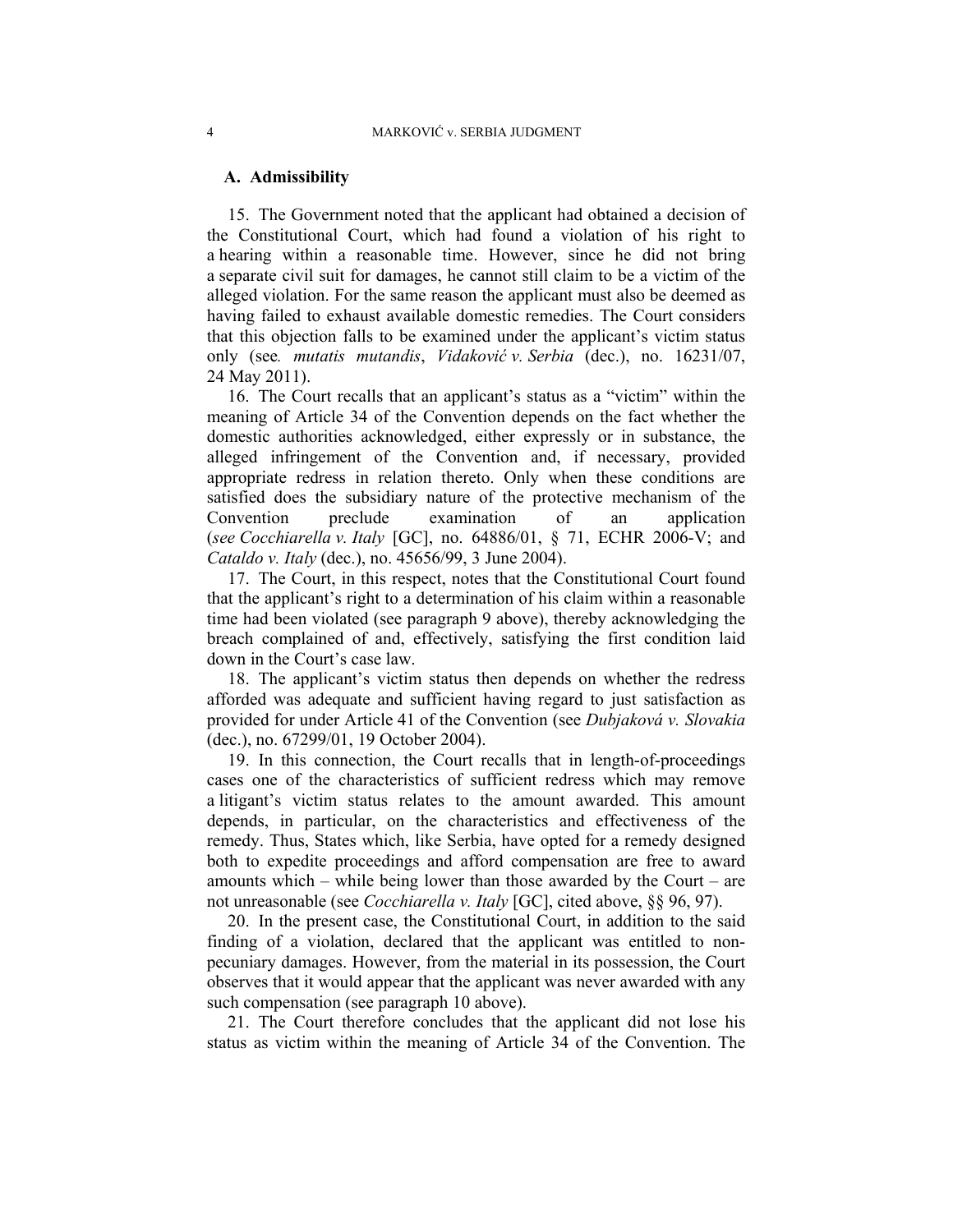Government's objection in this regard must hence be rejected (see *Prohavska, Prodanović and Others v. Serbia,* nos. 63003/10 and seq, 8 November 2016).

22. The Court further notes that this complaint is not manifestly ill-founded within the meaning of Article 35  $\S$  3 (a) of the Convention. It is not inadmissible on any other grounds. It must therefore be declared admissible.

# **B. Merits**

23. The Government essentially repeated its arguments submitted with regards to the admissibility of the application.

24. The applicant reiterated his complaint.

25. In view of the above and in particular the Court's finding regarding the victim status of the applicant the Court concludes that in the present case the length of the proceedings in question was excessive and did not meet the "reasonable time" requirement.

26. There has accordingly been a violation of Article  $6 \tS 1$  of the Convention.

# II. APPLICATION OF ARTICLE 41 OF THE CONVENTION

27. Article 41 of the Convention provides:

"If the Court finds that there has been a violation of the Convention or the Protocols thereto, and if the internal law of the High Contracting Party concerned allows only partial reparation to be made, the Court shall, if necessary, afford just satisfaction to the injured party."

#### **A. Damage**

28. The applicant claimed 15,000 euros (EUR) in respect of nonpecuniary damage.

29. The Government offered no comments in this regard.

30. The Court is satisfied that the applicant has undoubtedly suffered distress on account of the lengthy delay in the proceedings in question. It therefore awards the applicant EUR 3,600 in respect of the non-pecuniary damage suffered, less any amounts which may have already been paid in that regard at the domestic level.

### **B. Costs and expenses**

31. The applicant also claimed certain amounts in respect of the costs and expenses incurred before the domestic courts.